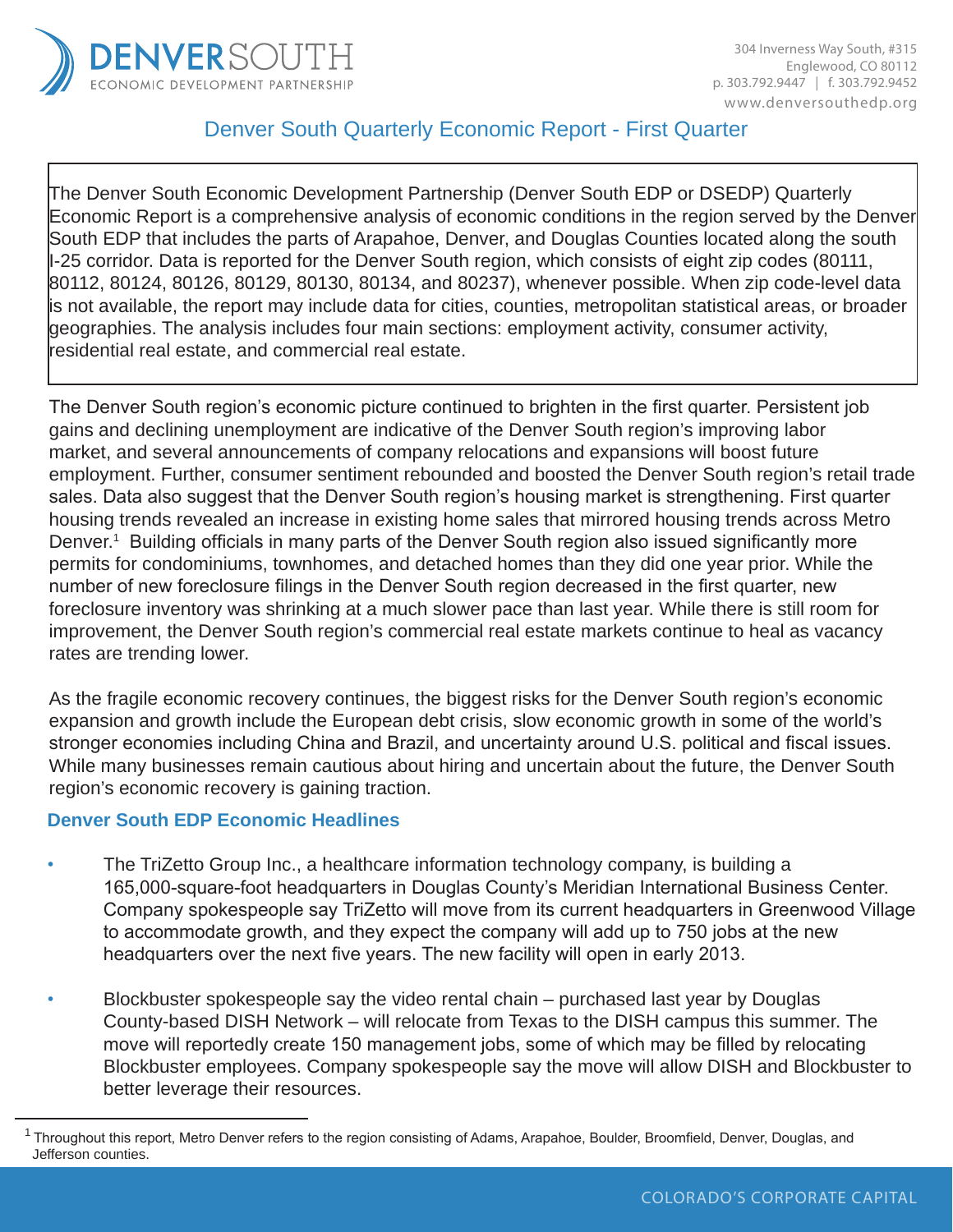

- The Wings Over the Rockies Air and Space Museum unveiled plans for the Exploration of Flight facility at Centennial Airport. The Exploration of Flight will focus on the future of aerospace and aviation research and provide flight- and experience-based activities, including observation decks and a flight tower. Building completion is slated for mid-2015.
- Clean coal technology company ADA-ES Inc. relocated its Littleton headquarters to Highlands Ranch to accommodate recent rapid growth. The company plans to hire additional staff to expand its various control technologies to meet new regulations imposed by the Environmental Protection Agency.
- Spokespeople for HealthONE's Sky Ridge Medical Center in Lone Tree recently unveiled plans for a 90-bed expansion. The \$107 million project will also include a new parking structure, operating rooms, and a women's health center.
- Nebraska-based outdoor retailer Cabela's Inc. will begin work this fall on its first of two Metro Denver stores, one of which will be located at Interstate 25 and RidgeGate Parkway in Lone Tree. The 110,000-square-foot store will open next year and is expected to employ 150 workers.
- Children's Hospital Colorado broke ground on a new \$100 million South Campus in Highlands Ranch. The South Campus is slated for completion in late 2013 and will include an emergency room, diagnostic equipment, various clinics, and inpatient and outpatient facilities. Spokespeople for the hospital say they will consolidate their existing south Metro Denver facilities to the South Campus including their Outpatient Specialty Care and Orthopedic Care clinics in Centennial and the Center for Cancer and Blood Disorders and the Outpatient Specialty and Therapy Care centers in Littleton.

# **Employment Activity**

• The picture of local employment trends improved significantly when analysts released a scheduled revision to employment data in March. The revised data show Metro Denver's employment recovery has occurred more quickly than preliminary data suggested, and job growth accelerated between the fourth quarter of 2011 and the first quarter of 2012. Specifically, Metro Denver employment in the first quarter was up 2.3 percent over-the-year, while fourth quarter employment was up 1.6 percent. Jobs in natural resources and construction, wholesale and retail trade, professional and business services, and education and health services accounted for the vast majority of Metro Denver's total employment gain between the first quarters of 2011 and 2012.

Total statewide employment in the first quarter was up 2.1 percent over-the-year, and employment nationwide was up 1.6 percent. *(Sources: Colorado Department of Labor and Employment, Labor Market Information, Current Employment Statistics (CES); U.S. Bureau of Labor Statistics.)*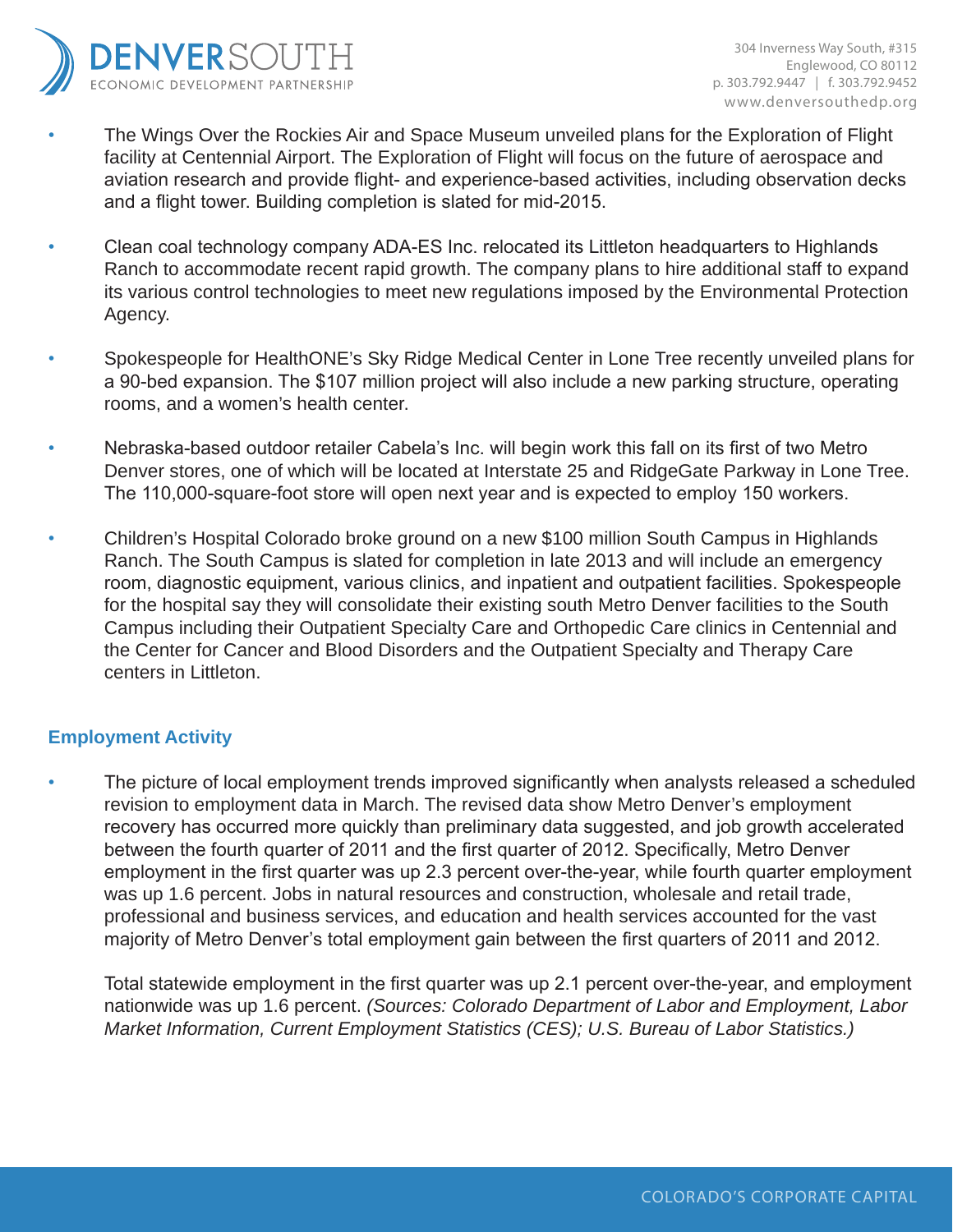

• Covered<sup>2</sup> employment data suggests employment in the Denver South region continued to gain momentum in the fourth quarter of 2011. Total fourth quarter employment was four percent higher than employment reported one year earlier. Twelve of the Denver South region's 13 industry supersectors recorded job growth that was higher than year-ago levels and professional and business services – the largest supersector in the region – expanded 3.4 percent over-the-year. Notably, job growth was highest in two of the Denver South region's smaller industries: mining and logging (+22.6 percent) and manufacturing (+10.6 percent). The only sector to report fourth quarter employment below year-ago levels was government (-0.4 percent).

Like the Denver South region, Metro Denver's job growth accelerated in the fourth quarter of 2011. Total Metro Denver covered employment in the fourth quarter was 2.2 percent higher than employment reported one year earlier. The transportation, warehousing, and utilities industry was the only metro-wide sector to shed jobs in the fourth quarter of 2011 (-1.0 percent), while job counts in 12 of the region's 13 supersectors were higher than year-ago levels. Jobs in professional and business services, education and health services, leisure and hospitality, and retail trade accounted for the vast majority of Metro Denver's total employment gain between the fourth quarters of 2010 and 2011. *(Source: Colorado Department of Labor and Employment, Labor Market Information, Quarterly Census of Employment and Wages (QCEW).)*

|                                             | <b>DSEDP Region</b> |           | <b>Metro Denver</b> |           |  |
|---------------------------------------------|---------------------|-----------|---------------------|-----------|--|
|                                             | 4Q11 Total          | $Yr/Yr$ % | 4Q11 Total          | $Yr/Yr$ % |  |
|                                             |                     | Change    |                     | Change    |  |
| <b>Total All Industries</b>                 | 188,347             | 4.0%      | 1,356,352           | 2.2%      |  |
| <b>Private Sector</b>                       |                     |           |                     |           |  |
| Mining & Logging                            | 1,320               | 22.6%     | 12,150              | 10.2%     |  |
| Construction                                | 7,443               | 0.3%      | 63,500              | 0.1%      |  |
| Manufacturing                               | 3,908               | 10.6%     | 78,409              | 2.1%      |  |
| <b>Wholesale Trade</b>                      | 11,477              | 5.8%      | 67,960              | 2.0%      |  |
| <b>Retail Trade</b>                         | 17,434              | 7.5%      | 142,194             | 2.2%      |  |
| Transportation, Warehousing, and Utilities* | 2,081               | 0.1%      | 45,243              | $-1.0%$   |  |
| Information                                 | 19,356              | 3.6%      | 53,339              | $0.0\%$   |  |
| <b>Financial Activities</b>                 | 31,729              | 3.9%      | 95,235              | 0.6%      |  |
| <b>Professional &amp; Business Services</b> | 44,955              | 3.4%      | 243,452             | 4.4%      |  |
| <b>Education &amp; Health Services</b>      | 15,487              | 6.4%      | 168,806             | 3.8%      |  |
| Leisure & Hospitality                       | 16,953              | 2.0%      | 142,830             | 2.9%      |  |
| <b>Other Services</b>                       | 4,013               | 2.8%      | 40,862              | 2.2%      |  |
| Government*                                 | 12,168              | $-0.4%$   | 200,928             | 0.1%      |  |

Some data for this industry are suppressed to protect confidentiality. As a result, year-over-year growth comparisons may be distorted. Note: Industry data may not add to all-industry total due to rounding, suppressed data, and employment that cannot be assigned to an industry. *Source: Colorado Department of Labor and Employment, Labor Market Information, QCEW.* 

 $^2$  Jobs covered by unemployment insurance as reported in the QCEW. These positions represent the vast majority of total employment, although the self-employed, some agricultural workers, some domestic workers, and several other categories workers are excluded. This data series lags the CES series by about six months and is available for the nation, states, MSAs, and counties.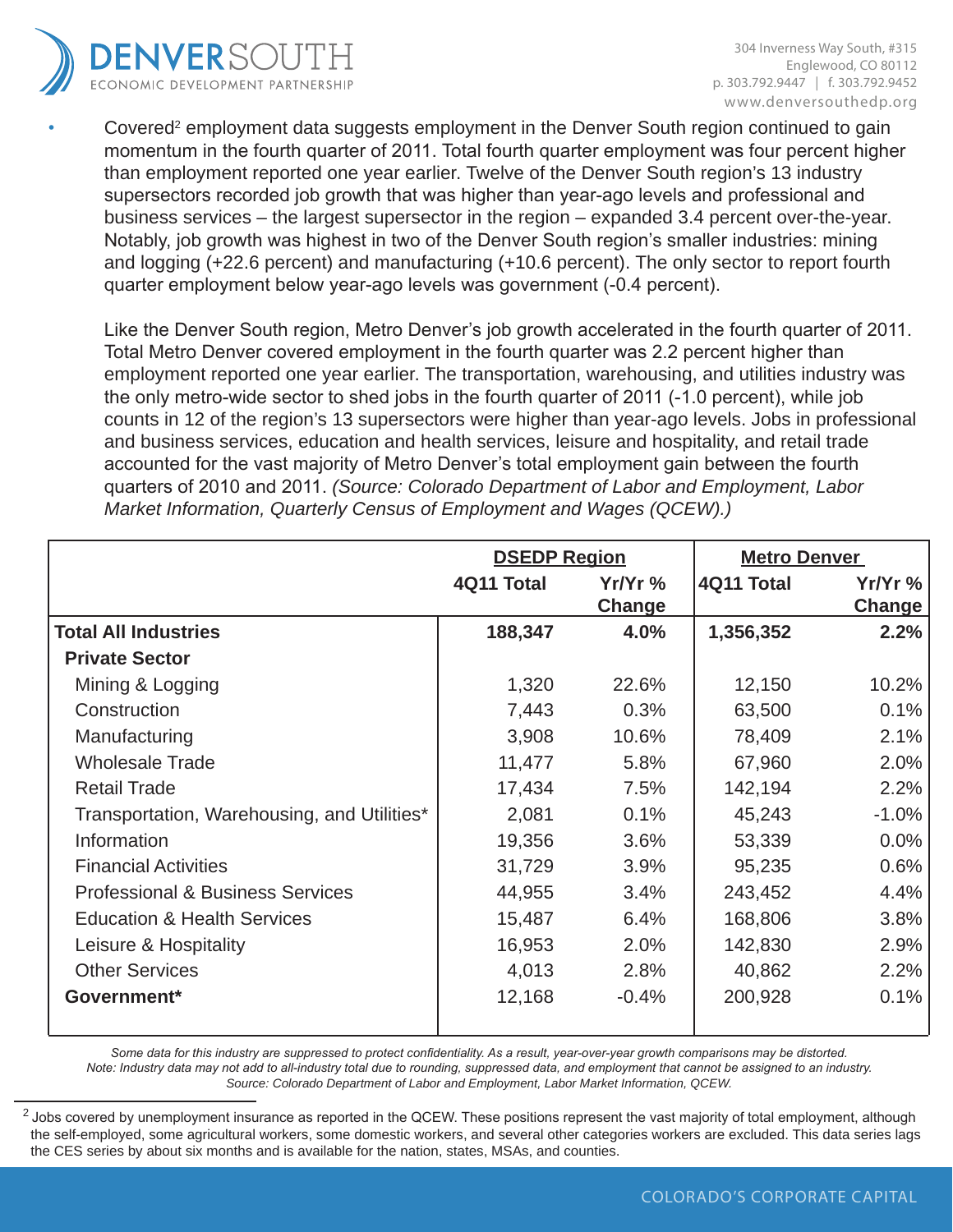

The first quarter unemployment rate in the Denver South region's city of Centennial was 7.7 percent. This rate was roughly one percentage point below the national average and was below the first quarter average for seven-county Metro Denver (eight percent). The labor force in Centennial grew between the first quarters of 2011 and 2012, and the ranks of the unemployed shrank. First quarter unemployment in the city and county of Denver was 9.1 percent and was above the metro-wide and nationwide averages. Higher-than-average unemployment rates are common in central cities.

|                         | 1Q2012 1Q2011 |      |
|-------------------------|---------------|------|
| <b>Arapahoe County</b>  | 8.0%          | 8.7% |
| Centennial              | 7.7%          | 8.5% |
| City & County of Denver | 9.1%          | 9.9% |
| <b>Douglas County</b>   | 6.2%          | 6.8% |
| <b>Metro Denver</b>     | 8.0%          | 8.8% |
| Colorado                | 8.3%          | 9.0% |
| U.S.                    | 8.6%          | 9.5% |

# **Unemployment Rates**

*Sources: Colorado Department of Labor and Employment, Labor Market Information; U.S. Bureau of Labor Statistics.*

The statewide unemployment rate in the first quarter (8.3 percent) was down seven-tenths of a percentage point over-the-year. *(Note: Centennial and Denver are the only cities in the Denver South region for which the U.S. Bureau of Labor Statistics publishes unemployment data. Sources: Colorado Department of Labor and Employment, Labor Market Information; U.S. Bureau of Labor Statistics.)*

• Results of the most recent Manpower Employment Outlook Survey suggest more U.S. employers will add jobs in the second quarter than added positions during the first three months of the year. Eighteen percent of employers that participated in the survey said they would hire between April and June, while 14 percent said they would hire in last quarter's survey and 16 percent reported hiring plans in the year-ago survey. Well more than two-thirds said they would maintain current staffing levels.

The share of Metro Denver employers that plan to maintain current staffing levels is also quite high. In fact, the share with no plans for hiring or firing in the second quarter (78 percent) was the highest share reported since at least the third quarter of 2000. This inertia, however, is not an entirely bad sign: the survey data suggest more employers may be abandoning plans for layoffs in favor of a "wait-and-see" approach to staffing. Eighteen percent of Metro Denver employers that participated in the most recent *Manpower Survey* said they would hire in the second quarter. *(Source: Manpower Inc.)*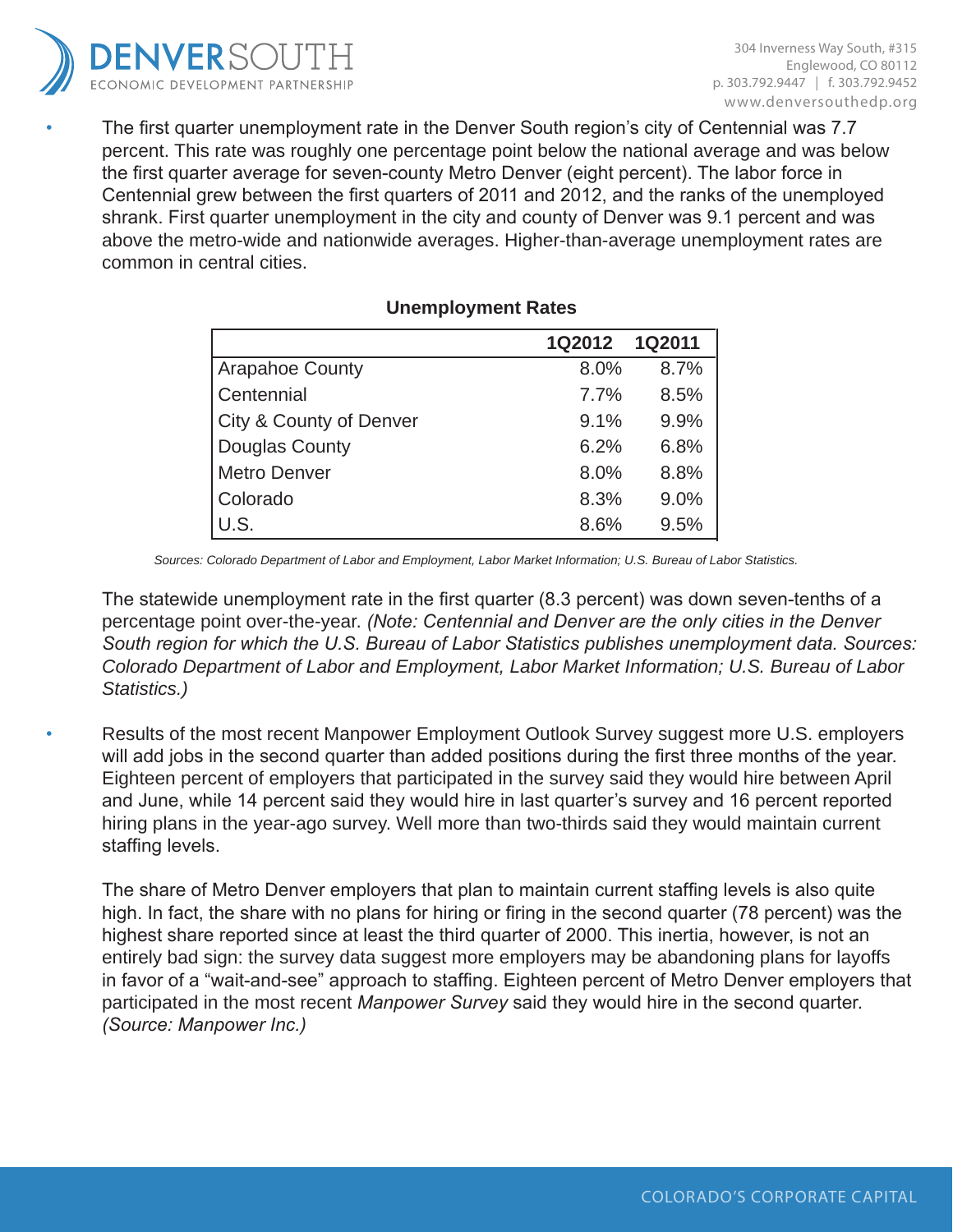

## **Consumer Activity**

304 Inverness Way South, #315 Englewood, CO 80112 p. 303.792.9447 | f. 303.792.9452 www.denversouthedp.org

• While weak job growth and an unstable global economy left consumers worried in late 2011, their confidence rebounded in the first quarter to levels not seen since 2008. The Conference Board's Consumer Confidence Index reading for the first quarter (67.5) exceeded the reading reported one year prior (66.9) and was almost 26 percent higher than the index level reported during the fourth quarter of 2011.

The average first quarter 2012 reading for the Mountain Region index (72.8) was almost 49 percent higher than the fourth quarter reading and was up 10 percent over-the-year. *(Source: The Conference Board.)*

• Fourth quarter retail trade sales in the Denver South region's principal cities were anywhere from 0.7 percent below to 9.7 percent above year-ago levels. *(Note that changes in the tax base – such as store openings or closings – can cause unusual fluctuations in sales for these smaller geographies.)*

# **Retail Trade Sales by Industry & Municipality, Fourth Quarter 2011**

| Sales in \$000s                                     |                   |                |                  |             |               |
|-----------------------------------------------------|-------------------|----------------|------------------|-------------|---------------|
|                                                     |                   | Greenwood      | <b>Highlands</b> | Lone        | <b>Metro</b>  |
| <b>Industry</b>                                     | <b>Centennial</b> | <b>Village</b> | Ranch            | <b>Tree</b> | <b>Denver</b> |
| Motor Vehicles & Auto Parts                         | 180,981           | 8,172          |                  | 36,570      | 2,038,068     |
| Furniture & Home Furnishings                        | 16,079            | 2,084          | 3,500            | 21,940      | 352,409       |
| Electronics & Appliance Stores                      | 13,233            | 5,133          | 1,479            | 32,370      | 428,961       |
| <b>Building Materials &amp; Nurseries</b>           | 48,484            | 11,048         |                  |             | 627,931       |
| Food & Beverage Stores                              | 95,671            | 38,998         | 56,967           | 12,491      | 2,337,697     |
| <b>Health &amp; Personal Care Stores</b>            | 13,819            | 695            | 12,558           | 10,141      | 422,556       |
| <b>Service Stations</b>                             | 9,772             | 5,569          | 9,209            |             | 654,543       |
| <b>Clothing &amp; Accessory Stores</b>              | 14,314            | 17,215         | 5,906            | 88,586      | 696,497       |
| Sports Goods, Hobby, Book & Music Stores            | 9,370             | 6,288          | 3,701            | 21,703      | 412,023       |
| <b>General Merchandisers &amp; Warehouse Stores</b> | 29,326            |                | 50,130           | 129,415     | 1,829,210     |
| <b>Miscellaneous Stores</b>                         | 14,900            | 16,163         | 8,550            | 6,802       | 552,990       |
| <b>Non-Store Retailers</b>                          | 3,859             |                | 1,726            | 493         | 232,760       |
| <b>Food &amp; Drinking Services</b>                 | 30,416            | 37,259         | 21,388           | 35,923      | 1,350,623     |
| <b>Total Retail Trade Sales, 4Q2011</b>             | 480,224           | 201,544        | 212,279          | 371,171     | 11,936,277    |
| Total Retail Trade Sales, 4Q2010                    | 461,729           | 183,733        | 194,426          | 373,704     | 11,365,672    |

*Note: Data for blank categories are suppressed to maintain confidentiality. Source: Colorado Department of Revenue.*

**Centennial:** Fourth quarter sales in the city's two largest retail trade categories, auto dealers and grocery stores, were up 15.8 percent and 4.2 percent over-the-year, respectively. Total sales for the city rose four percent over-the-year.

• **Greenwood Village:** Sales in the city's two largest retail trade categories, grocery stores and restaurants, were up 8.6 percent over-the-year. Total citywide sales rose 9.7 percent over-the-year.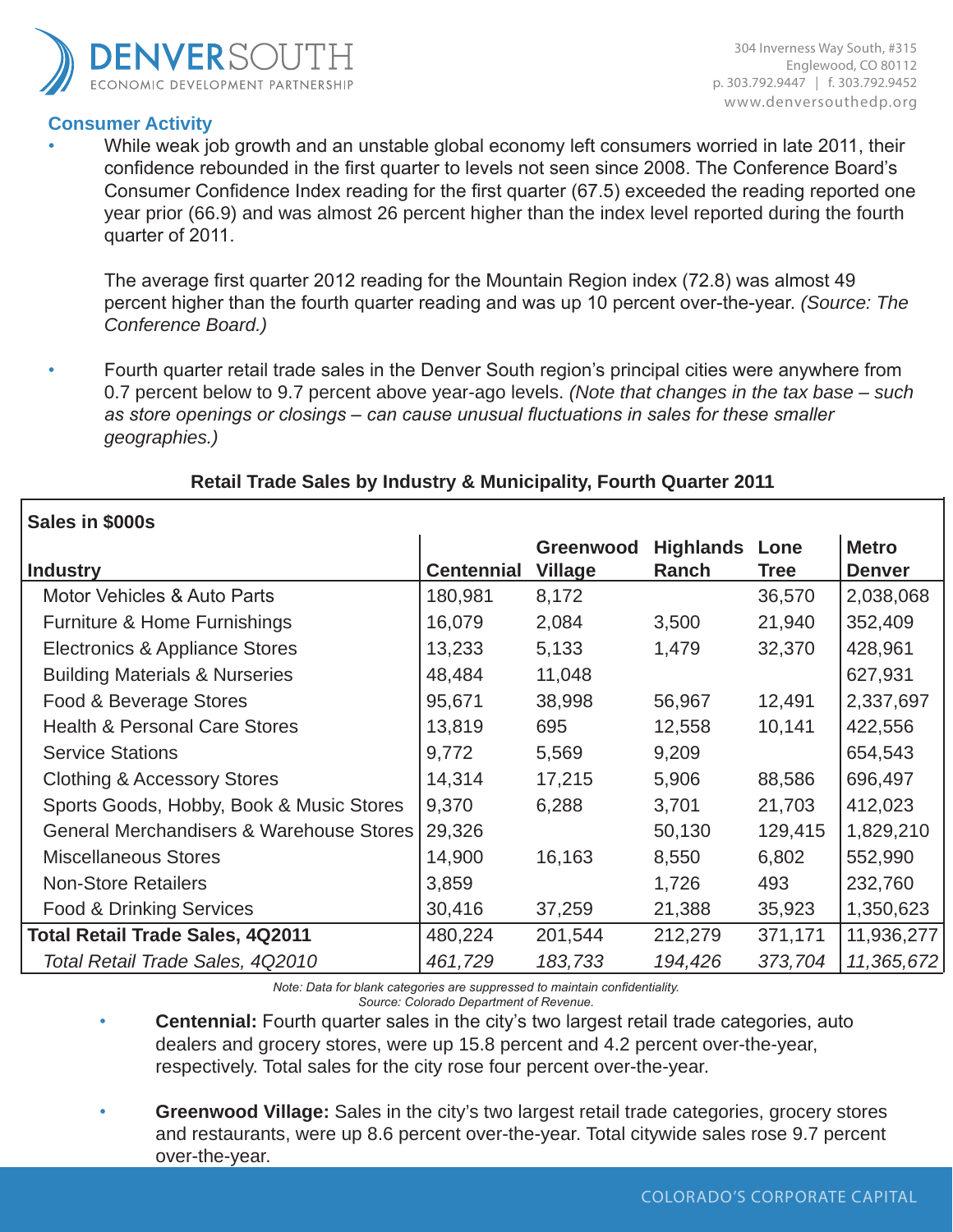

- **Highlands Ranch:** Sales in the two largest categories, grocery stores and general merchandisers, were up 4.2 percent and 2.6 percent over-the-year, respectively. Total sales rose 9.2 percent over-the-year.
- **Lone Tree:** Sales in the city's two largest retail trade categories, general merchandisers and clothing and accessory stores, rose 7.4 percent and 16.2 percent over-the-year, respectively. Total sales fell 0.7 percent over-the-year.

Total retail trade sales throughout seven-county Metro Denver were five percent higher in the fourth quarter than they were one year prior. *(Source: Colorado Department of Revenue.)*

• First quarter hotel occupancy in the South and Southeast Denver submarket – which includes several suburban areas and the I-225 corridor – was higher in the first quarter (56.8 percent) than it was one year prior (55.3 percent). The first quarter average nightly room rate (\$98.13) was up 0.8 percent over-the-year.

The first quarter average room rate across Metro Denver (\$104.08) was up 1.2 percent over-theyear, and the average occupancy rate for the quarter (60.2 percent) was up seven-tenths of a percentage point. *(Source: Colorado Hotel and Lodging Association, Rocky Mountain Lodging Report.)*

## **Residential Real Estate**

• The total count of existing homes sold in the Denver South region during the first quarter (765) was three percent higher than the count sold one year prior. First quarter condominium sales were unchanged over-the-year, but sales of detached homes were up 3.9 percent. The first quarter average sales price for condominiums in the Denver South region (\$182,479) was 1.9 percent lower than the year-ago average, but the first quarter average detached home price (\$357,267) was up 5.1 percent over-the-year.

The total count of existing homes sold throughout seven-county Metro Denver during the first quarter (7,626) was up 10.3 percent over-the-year. The region-wide average condominium sales price (\$181,402) was 8.1 percent higher than the year-ago average, while the average detached home price (\$286,836) was up 1.4 percent. *(Source: Colorado Comps.)*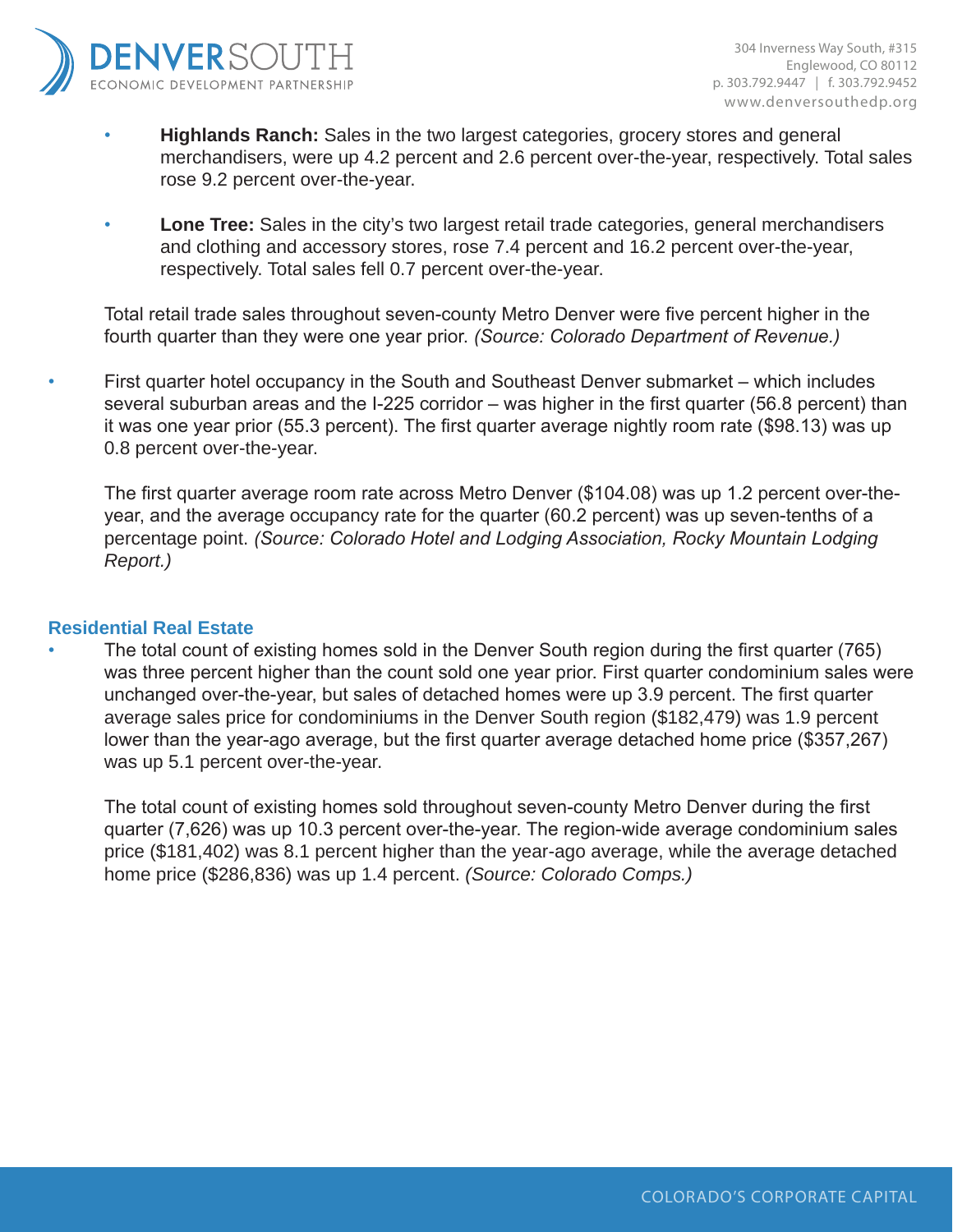

## **Existing Home Sales in the Denver South Region, First Quarter 2012**

|                                     | <b>Denver South Region</b> |           |               | <b>Metro Denver</b> |           |                 |
|-------------------------------------|----------------------------|-----------|---------------|---------------------|-----------|-----------------|
|                                     | 1Q2012                     | 1Q2011    | Yr/Yr<br>% Ch | 1Q2012              | 1Q2011    | Yr/Yr<br>$%$ Ch |
| <b>Condominiums/Townhomes</b>       |                            |           |               |                     |           |                 |
| <b>Sold During Quarter</b>          | 175                        | 175       | 0.0%          | 1,775               | 1,547     | 14.7%           |
| <b>Average Sales Price</b>          | \$182,479                  | \$186,103 | $-1.9%$       | \$181,402           | \$167,813 | 8.1%            |
| Average Price per Sq. Ft. *         | \$130                      | \$134     | $-2.6%$       | \$149               | \$139     | 7.4%            |
| <b>Detached Single-Family Homes</b> |                            |           |               |                     |           |                 |
| <b>Sold During Quarter</b>          | 590                        | 568       | 3.9%          | 5,851               | 5,364     | 9.1%            |
| <b>Average Sales Price</b>          | \$357,267                  | \$339,824 | 5.1%          | \$286,836           | \$282,891 | 1.4%            |
| Average Price per Sq. Ft. *         | \$153                      | \$150     | 1.8%          | \$157               | \$154     | 1.9%            |
|                                     |                            |           |               |                     |           |                 |
| <b>Total Home Sales</b>             | 765                        | 743       | 3.0%          | 7,626               | 6,911     | 10.3%           |

*Note: Data could include a small number of new home sales. \*Excludes homes where total square footage was not reported. Source: Colorado Comps.*

The pace of improvement in foreclosure filing activity slowed considerably in the first quarter. The total number of new filings in Arapahoe County (979) was down just 1.1 percent over-theyear, and the filings total in Douglas County (434) was down 5.2 percent. Just one year earlier, filings totals in the two counties were down 33.6 percent and 30.1 percent over-the-year, respectively. A multi-year trend of falling foreclosure totals actually reversed itself in the City and County of Denver in the first quarter: the county's new filings count (841) was 1.3 percent higher than the count reported one year prior.

In each of the three counties, monthly foreclosure filings totals were climbing by the end of the first quarter. While not encouraging, these increases were partly expected: because the largest lawsuits against lenders are now resolved, many are proceeding with the backlog of filings they accumulated in 2011.

Like filings in the Denver South region, monthly new foreclosure filings throughout Metro Denver were rising as first quarter ended. The total metro-wide count of new filings reported in the first quarter (4,105) was 1.8 percent lower than the total reported one year earlier. *(Source: Colorado Division of Housing.)*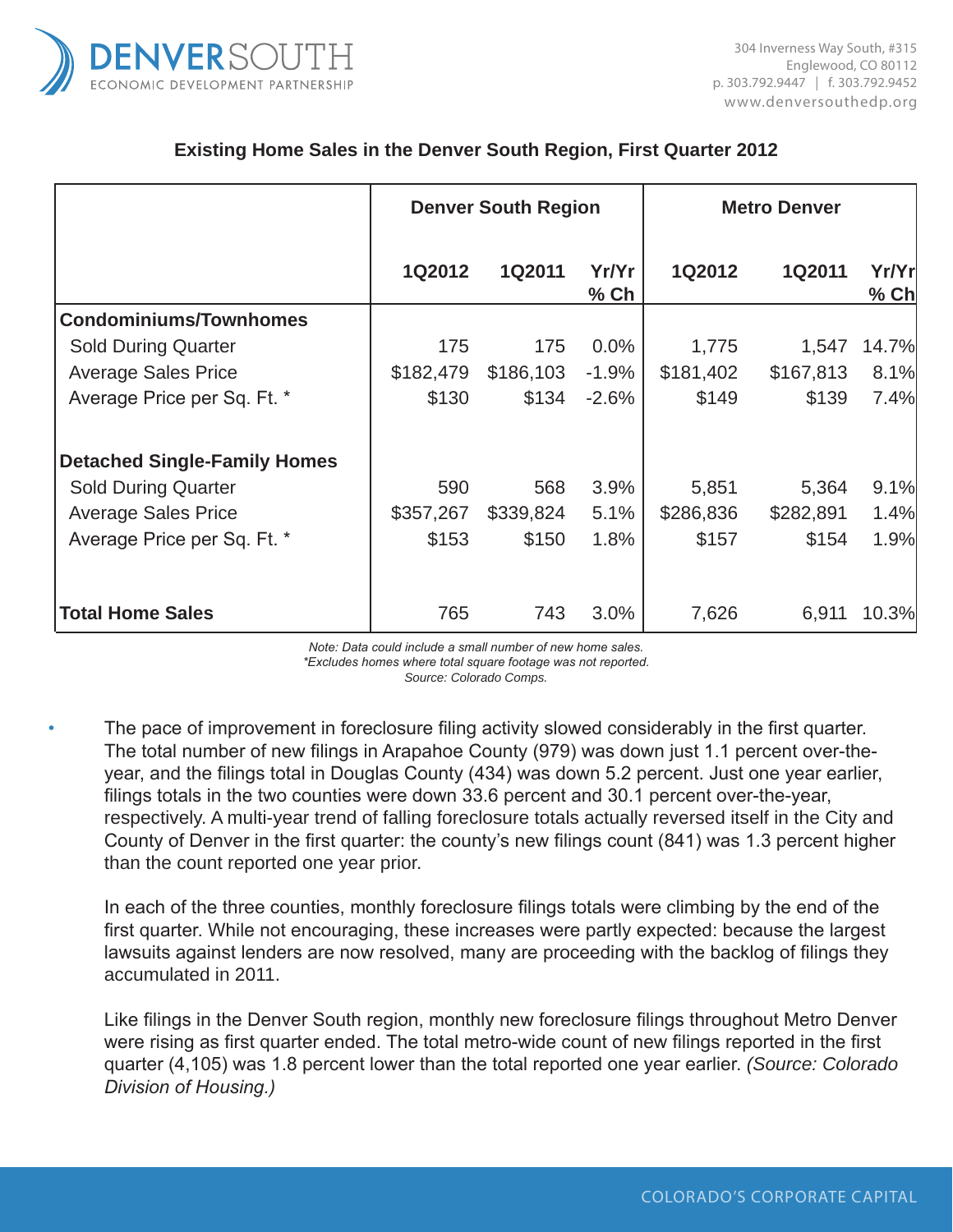

• Officials in many parts of the Denver South region issued more residential building permits in the first quarter of 2012 than they did one year prior. This was particularly true in Lone Tree and unincorporated Douglas County, where first quarter permit counts were more than double the counts reported one year prior. In both Lone Tree and unincorporated Douglas County, new apartment projects accounted for the vast majority of the increase in permit issuance between the first quarters of 2011 and 2012. First quarter permit issuance in both Centennial and Greenwood Village was limited, as it was in the first quarter of 2011.

Building officials throughout Metro Denver issued 40 percent more permits for residential construction in the first quarter than they did one year prior. The count of permits issued for detached homes was up 44.4 percent over-the-year, the count issued for condominiums and townhomes rose 27.3 percent, and the count issued for apartments rose 34.8 percent. These significant gains suggest the housing market continues to recover, but note that total permit issuance in the first quarter was still only a fraction of the first quarter issuance that was typical before the recession. *(Source: Home Builders Association of Metro Denver.)*

|                          | <b>Single Family</b> |                 |                     | <b>Total Residential Permits</b> |               |  |
|--------------------------|----------------------|-----------------|---------------------|----------------------------------|---------------|--|
| Area                     | <b>Detached</b>      | <b>Attached</b> | <b>Multi-Family</b> | <b>1Q2012</b>                    | <b>1Q2011</b> |  |
| Centennial               | 6                    |                 |                     | 6                                |               |  |
| <b>Greenwood Village</b> |                      |                 |                     |                                  |               |  |
| Lone Tree                | 6                    | 30              | 36                  | 72                               | 27            |  |
| Douglas County*          | 70                   | 32              | 60                  | 162                              | 78            |  |
| City & County of Denver  | 173                  | 56              | 87                  | 316                              | 390           |  |
| <b>Metro Denver</b>      | 1,038                | 191             | 329                 | 1,558                            | 1,113         |  |

## **Residential Building Permits for Cities Included in the Denver South Region First Quarter 2012**

*Note: Permit counts are for entire cities, not just the portion included in the Denver South region. \*Data for the unincorporated portion of Douglas County, much of which is Highlands Ranch.*

*Source: Home Builders Association of Metro Denver.*

First quarter apartment vacancy rates varied across the Denver South region. Vacancy in northern Douglas County (five percent) was fourth-tenths of a percentage point below the year-ago rate, while vacancy rates in southern Arapahoe County (3.9 percent) and far southeast Denver (5.6 percent) were higher than rates reported for the first quarter of 2011. First quarter average monthly rents in the region ranged from \$872 in far southeast Denver to \$1,121 in northern Douglas County.

Average first quarter rent across Metro Denver (\$953) rose 4.5 percent over-the-year as first quarter vacancy fell to a level (4.9) that was the lowest reported for a first quarter since 2001. *(Source: Apartment Association of Metro Denver, Denver Metro Apartment Vacancy and Rent Survey.)*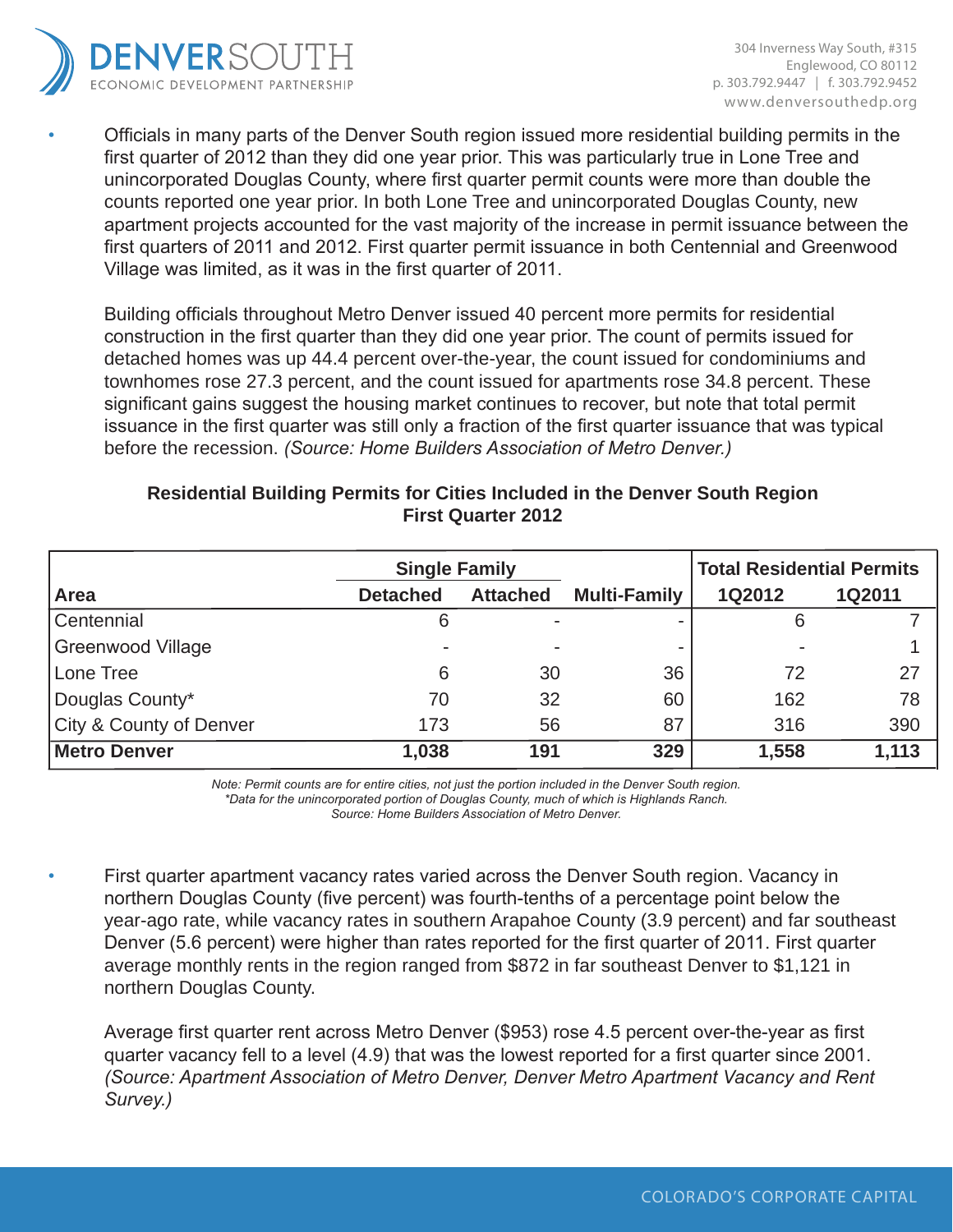

|                         | <b>Vacancy</b> | Avg. Rent     |         |
|-------------------------|----------------|---------------|---------|
|                         | <b>1Q2012</b>  | <b>1Q2011</b> | 1Q2012  |
| <b>Arapahoe County</b>  | 6.3%           | 6.4%          | \$910   |
| Arapahoe County - South | 3.9%           | 2.8%          | \$1,049 |
| City & County of Denver | 4.2%           | 4.8%          | \$973   |
| Denver - Far Southeast  | 5.6%           | 4.3%          | \$872   |
| Douglas County          | 4.9%           | 5.3%          | \$1,110 |
| Douglas County - North  | 5.0%           | 5.4%          | \$1,121 |
| <b>Metro Denver</b>     | 4.9%           | 5.5%          | \$953   |

## **Apartment Vacancy Rates and Average Rents**

*Source: Apartment Association of Metro Denver, Denver Metro Apartment Vacancy and Rent Survey.*

#### **Commercial Real Estate**

*Note: lease rates for industrial, flex, and retail property are triple-net; office rates are full-service.*

• Direct vacancy in the Denver South office market declined for the fourth consecutive time in the first quarter. The first quarter vacancy rate (14.2 percent) was still noticeably above the 12 percent rate reported just before the recession began but was down almost one-and-a-half percentage points over-the-year. The first quarter direct average lease rate (\$19.51 per square foot) was up 2.5 percent over-the-year after several quarters of modest increases.

The Metro Denver direct average lease rate in the first quarter (\$19.82 per square foot) was down 0.4 percent over-the-year, but the direct office market vacancy rate fell to 12.6 percent in the first quarter from 13.2 percent in the first quarter of 2011. *(Source: CoStar Realty Information, Inc.)*

• After several quarters of positive net absorption, first quarter direct average vacancy in the Denver South industrial market (4.6 percent) fell to a pre-recession level. While the first quarter direct average lease rate (\$7.01 per square foot) was more than 10 percent below pre-recession rates, it was up 1.7 percent over-the-year.

A slight increase in Metro Denver industrial vacancy over the past year has kept downward pressure on lease rates: the first quarter direct average rate (\$4.55 per square foot) was 3.2 percent lower than the year-ago average. The region-wide direct vacancy rate in the first quarter (6.3 percent) was slightly higher than the year-ago average rate (6.2 percent). *(Source: CoStar Realty Information, Inc.)*

*•* The first quarter direct vacancy rate in the Denver South flex market (14.5 percent) was down almost two percentage points over-the-year and was close to rates reported just before the recession began. Lease rates, however, have been slow to respond to lower vacancy: the first quarter direct average rate (\$8.62 per square foot) was down 0.8 percent over-the-year and was more than eight percent lower than the average reported before the recession started.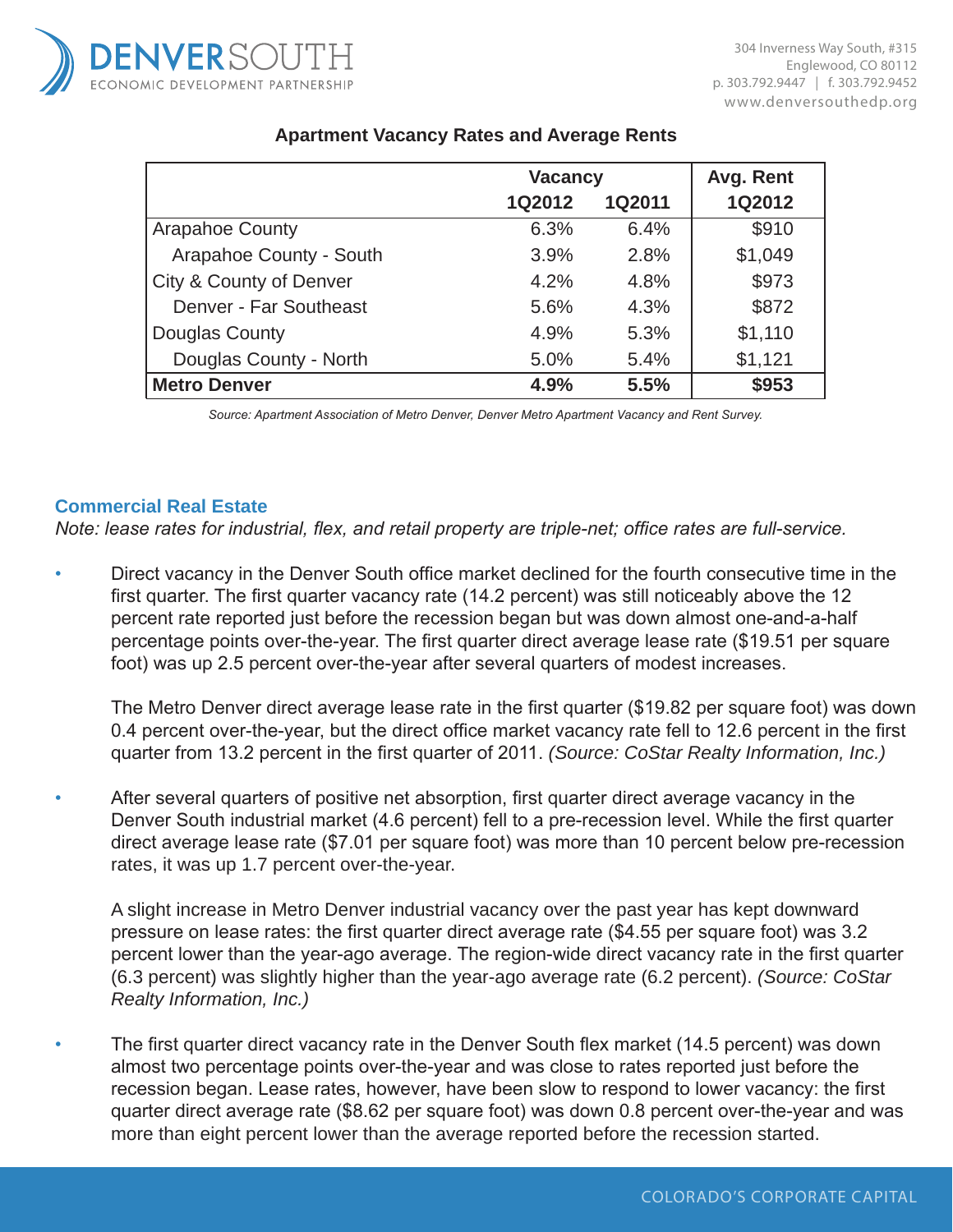

The first quarter direct average lease rate for flex property throughout Metro Denver (\$8.94 per square foot) was essentially unchanged from the year-ago average. Direct vacancy in the region-wide flex market fell to 13 percent in the first quarter from 13.8 percent in the first quarter of 2011. *(Source: CoStar Realty Information, Inc.)*

• Denver South's direct retail market vacancy rate in the first quarter (6.2 percent) was eight-tenths of a percentage point below the year-ago average but was still noticeably higher than the rates – between four and 5.5 percent – common before the recession. Likewise, lease rates have yet to return to pre-recession highs. The first quarter direct average rate (\$19.20 per square foot) was up 5.8 percent over-the-year but was more than 15 percent lower than the pre-recession peak rate (\$22.62 per square foot).

The first quarter direct average lease rate for retail property throughout Metro Denver (\$14.79 per square foot) was up 0.5 percent over-the-year. The first quarter vacancy rate, however, fell almost a full percentage point to 6.8 percent from 7.7 percent in the first quarter of 2011. *(Source: CoStar Realty Information, Inc.)*

|                   |                     | <b>Total Existing Square</b><br>Footage (Millions of sq. ft.)<br>1Q2012<br><b>1Q2011</b> |       | <b>Vacancy Rate</b> |               | Ave. Lease Rate<br>(per sq. $ft.$ ) |               |
|-------------------|---------------------|------------------------------------------------------------------------------------------|-------|---------------------|---------------|-------------------------------------|---------------|
|                   |                     |                                                                                          |       | 1Q2012              | <b>1Q2011</b> | 1Q2012                              | <b>1Q2011</b> |
|                   | <b>DSEDP Region</b> | 40.7                                                                                     | 40.7  | 14.2%               | 15.6%         | \$19.51                             | \$19.03       |
| <b>Office</b>     | Metro Denver        | 169.0                                                                                    | 168.5 | 12.6%               | 13.2%         | \$19.82                             | \$19.90       |
|                   |                     |                                                                                          |       |                     |               |                                     |               |
|                   | <b>DSEDP Region</b> | 9.6                                                                                      | 9.6   | 4.6%                | 5.6%          | \$7.01                              | \$6.89        |
| <b>Industrial</b> | <b>Metro Denver</b> | 223.3                                                                                    | 222.9 | 6.3%                | 6.2%          | \$4.55                              | \$4.70        |
|                   |                     |                                                                                          |       |                     |               |                                     |               |
|                   | <b>DSEDP Region</b> | 7.8%                                                                                     | 7.8%  | 14.5%               | 16.4%         | \$8.62                              | \$8.69        |
| <b>Flex</b>       | <b>Metro Denver</b> | 39.1                                                                                     | 39.1  | 13.0%               | 13.8%         | \$8.94                              | \$8.93        |
|                   |                     |                                                                                          |       |                     |               |                                     |               |
|                   | <b>DSEDP Region</b> | 18.0                                                                                     | 17.6  | 6.2%                | 7.0%          | \$19.20                             | \$18.15       |
| <b>Retail</b>     | Metro Denver        | 160.9                                                                                    | 159.9 | 6.8%                | 7.7%          | \$14.79                             | \$14.71       |
|                   |                     |                                                                                          |       |                     |               |                                     |               |

## **Denver South Region Commercial Vacancy and Lease Rates by Property Type**

*Notes: Vacancy rate and average lease rate are for direct space only (excludes sublet space).*

*Industrial, flex, and retail lease rates are triple-net; office rates are full-service.*

*Source: CoStar Realty Information, Inc.*